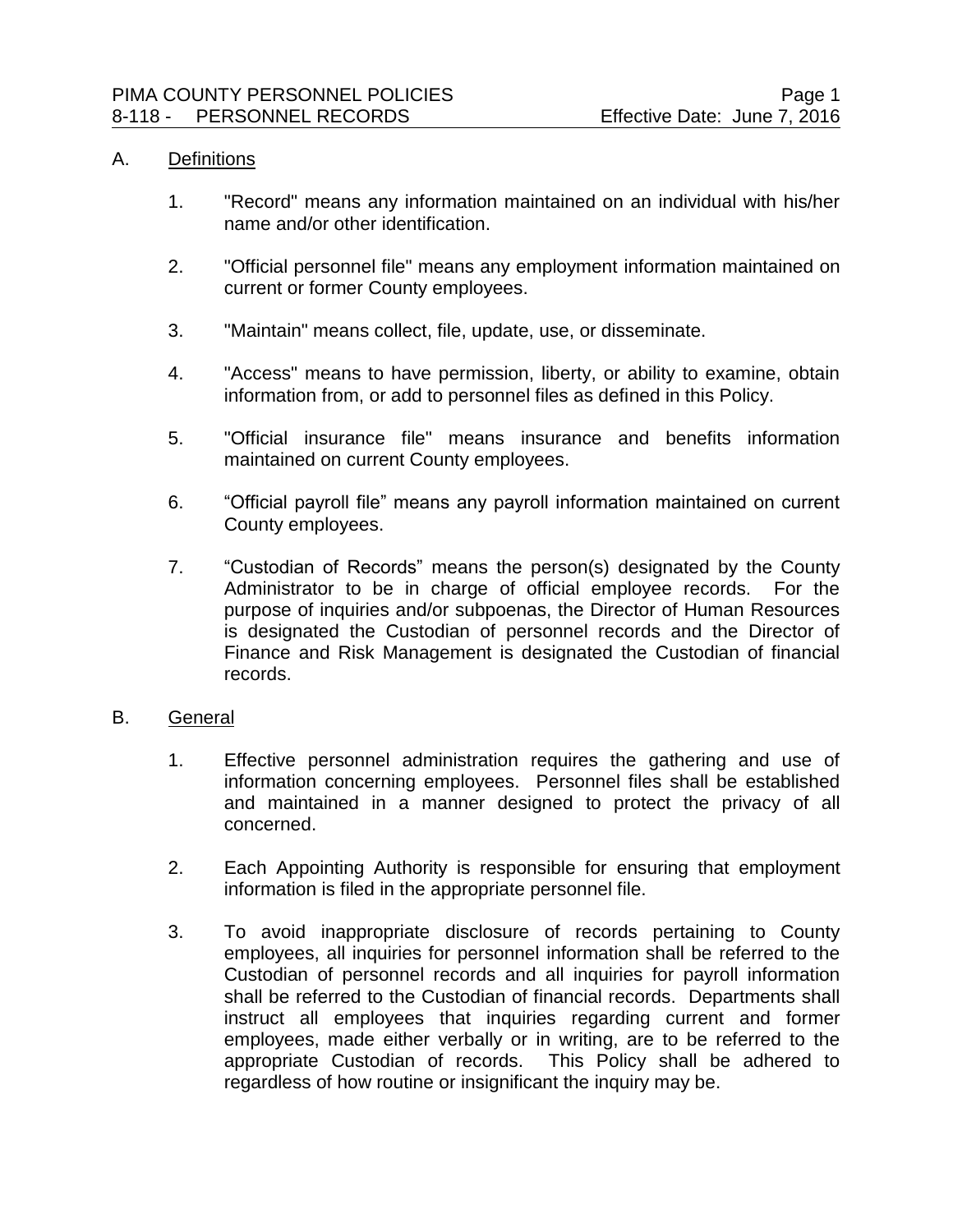### C. Official Personnel Files

- 1. Official personnel files shall be maintained by Human Resources and are the property of Pima County Government.
- 2. Each official personnel file should contain documentation of official personnel actions and the following information:
	- a. Employee's name;
	- b. Social Security Number;
	- c. Employee emergency information;
	- d. Employment application(s) prior to July 25, 2014;
	- e. County Personnel Action Forms and supporting documentation;
	- f. Loyalty Oath;
	- g. Performance Appraisal Forms;
	- h. Documentation of all formal disciplinary actions and grievance actions not alleging discrimination when the grievance was filed based on a Letter of Reprimand, only if the grievance is denied;
	- i. Relevant credentials and/or verification of transcripts or diplomas as stated on the application prior to July 25, 2014;
	- j. A copy of the Pima County Drug-Free Workplace Agreement signed by the employee;
	- k. Electronic Mail Procedure Acknowledgment prior to January 25, 2008;
	- l. Preventing Workplace Harassment Acknowledgment;
	- m. Employee Consent to Pima County's Disclosure of Employment Information and Release of Liability Form prior to July 25, 2014;
	- n. Applicant Consent to Release Liability and Reference Information Form and accompanying reference check documentation prior to July 25, 2014;
	- o. Eligibility for Reinstatement of Sick Leave Hours Form.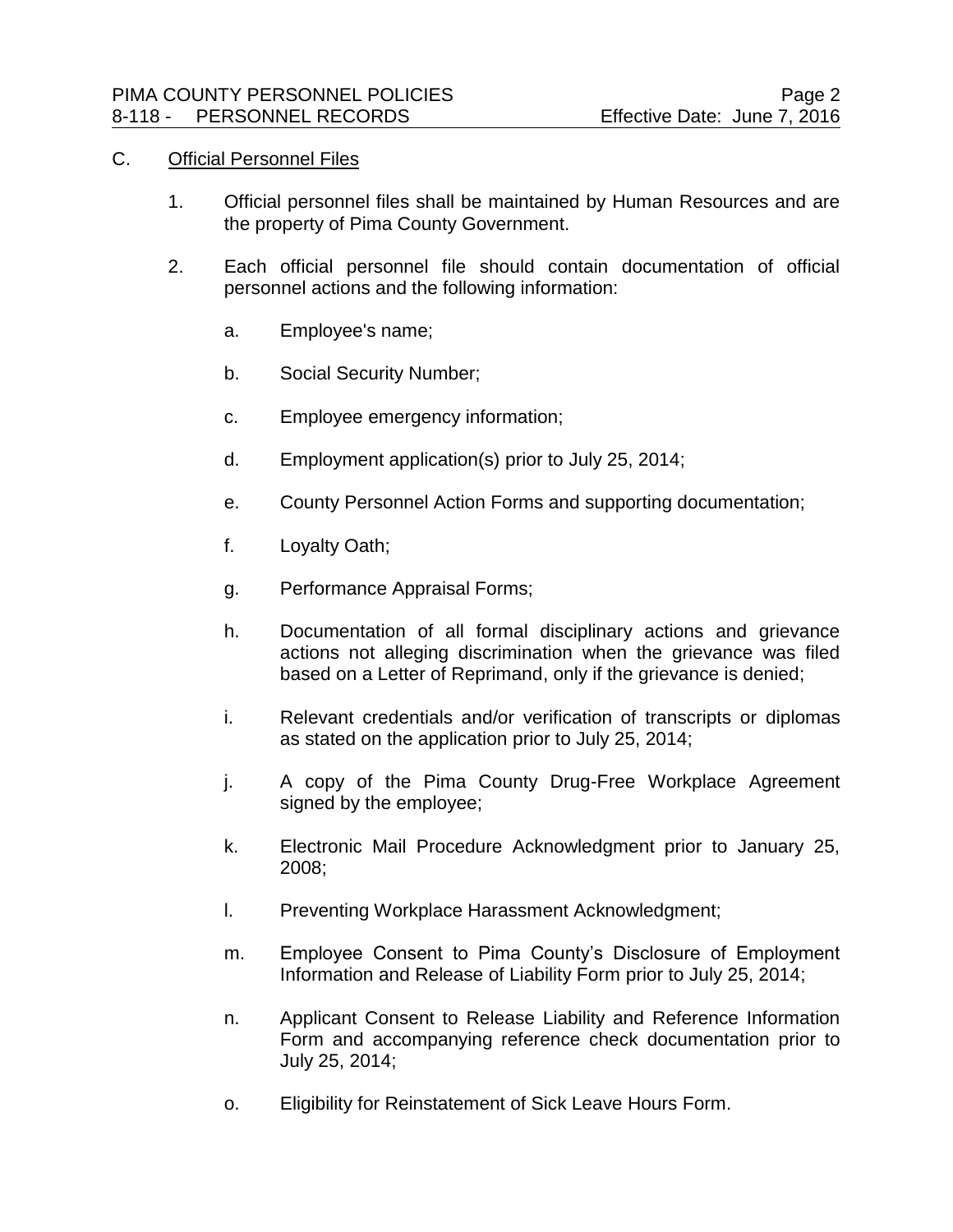### D. Official Insurance Files

Official insurance files are maintained by Human Resources and should contain the following information:

- 1. Medical membership records;
- 2. Dental membership records;
- 3. Life insurance membership records;
- 4. Other supplemental benefit records.
- E. Form I-9 Employment Eligibility Verification Archive Files

Official Form I-9 archive files are maintained by Human Resources and shall contain the following information:

- 1. Form I-9, Employment Eligibility Verification;
- 2. Supporting documentation.
- F. Official Payroll Files
	- 1. Official payroll files are maintained by the Finance and Risk Management Department and should contain the following documents:
		- a. W-4 Forms;
		- b. Arizona State Retirement Fixed Benefit Plan Enrollment Form, Application for Return of Contributions Form and/or Change of Beneficiary Designation Form;
		- c. Authorizations for deductions;
		- d. U.S. Military Selective Service Act Compliance Form.
	- 2. The Finance and Risk Management Department shall respond to civil subpoenas for any payroll records in the same manner outlined in H.5 below.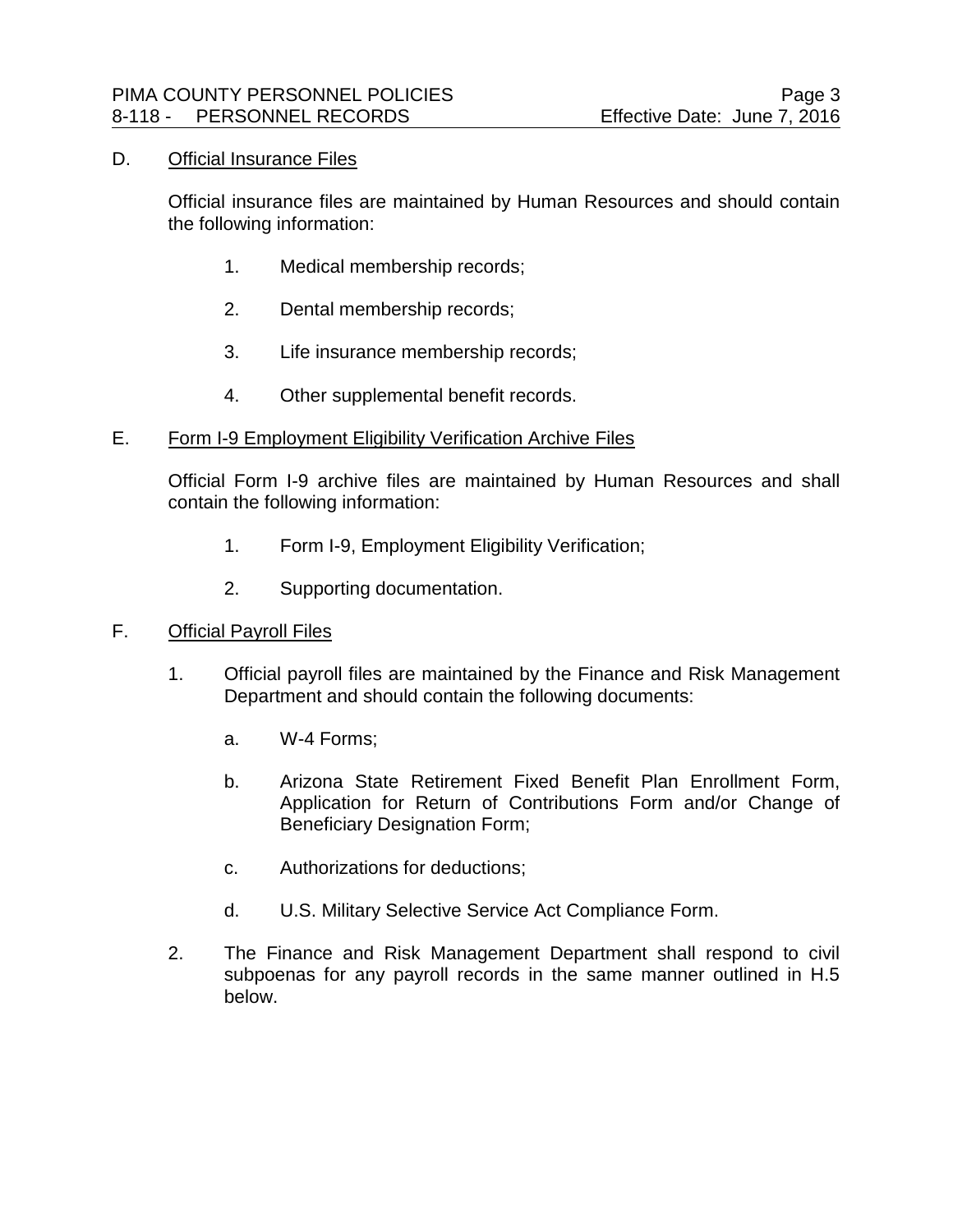# G. Department Files

- 1. Department personnel files should contain the following information:
	- a. Employee's name;
	- b. Social Security Number;
	- c. Classification title and classification code;
	- d. Employee emergency information;
	- e. Copies of Personnel Action Forms;
	- f. Performance Appraisal and Performance Plan forms;
	- g. Documentation of all formal and informal disciplinary and grievance actions;
	- h. Letters of commendation;
	- i. Educational Reimbursement Application Forms;
	- j. Outside Employment Permission forms;
	- k. Computer Use and Electronic Mail Procedure acknowledgments;
	- l. Termination arrangements (non-medical) as found in Personnel Policy 8-123.A.6.
- 2. Department medical files should contain the following information:
	- a. Workers' compensation reports:
		- (1) Initial reports (Supervisor's Report of Industrial Accident/ Injury; Employer's Report of Industrial Injury);
		- (2) Work status documentation from health care provider;
	- b. Accident /Injury reports;
	- c. Records and documents relating to medical certifications or medical history except for Family and Medical Leave Act (FMLA) related medical documents dated on or after January 16, 2009, including medical certification forms;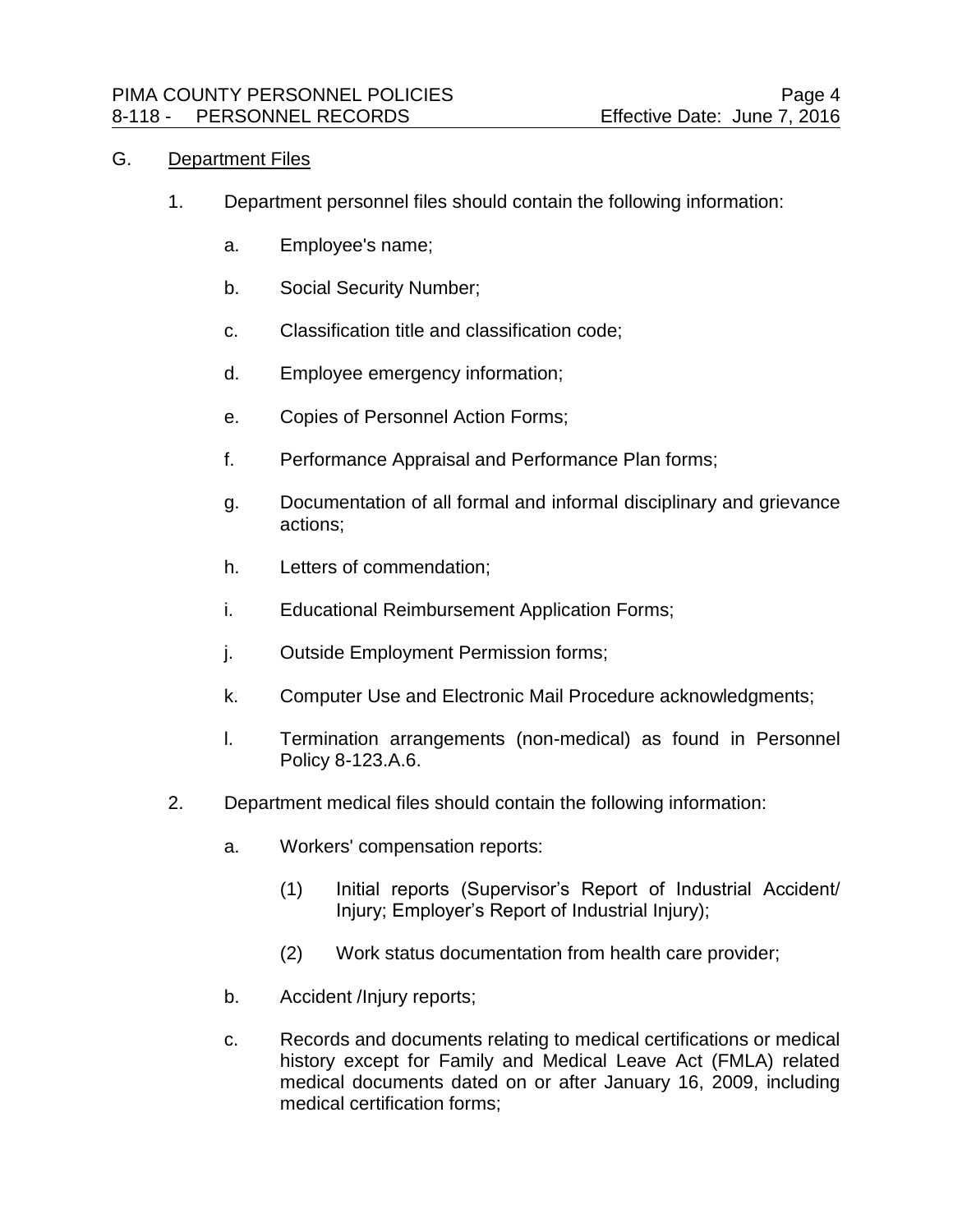- G. 2. d. Hepatitis B Vaccination Consent/Declination Form;
	- e. Pima County Risk of Exposure Notification;
	- f. Termination arrangements (verification from medical provider) as found in Personnel Policy 8-123.A.6.
	- 3. Upon request, departments shall provide an opportunity for employees to review their department files.
	- 4. Department files shall be relocated to the receiving department when an employee transfers. The transferring department may retain the following information:
		- a. Employee's name;
		- b. Address;
		- c. Social Security Number;
		- d. History of personnel actions as indicated on County Personnel Action Forms.
	- 5. Any employee records maintained by the department, aside from those contained in the official department personnel file, shall contain no adverse material that is not contained in the official department personnel file. For the purpose of employee performance management, notations related to deficiencies in identified performance factors may be maintained in a supervisory file provided the performance issue(s) has been discussed with the employee and the notation(s) removed after a disciplinary or non-disciplinary action and/or performance appraisal has been issued.
- H. Access to Personnel Files
	- 1. Official personnel files shall not be disclosed except as required by law. The following persons may be allowed access to official personnel files:
		- a. Members of the Board of Supervisors;
		- b. The County Administrator or designee;
		- c. The employee or the employee's designated representative who has written authorization from the employee;
		- d. Authorized County staff with the approval of the Director of Human Resources or designee;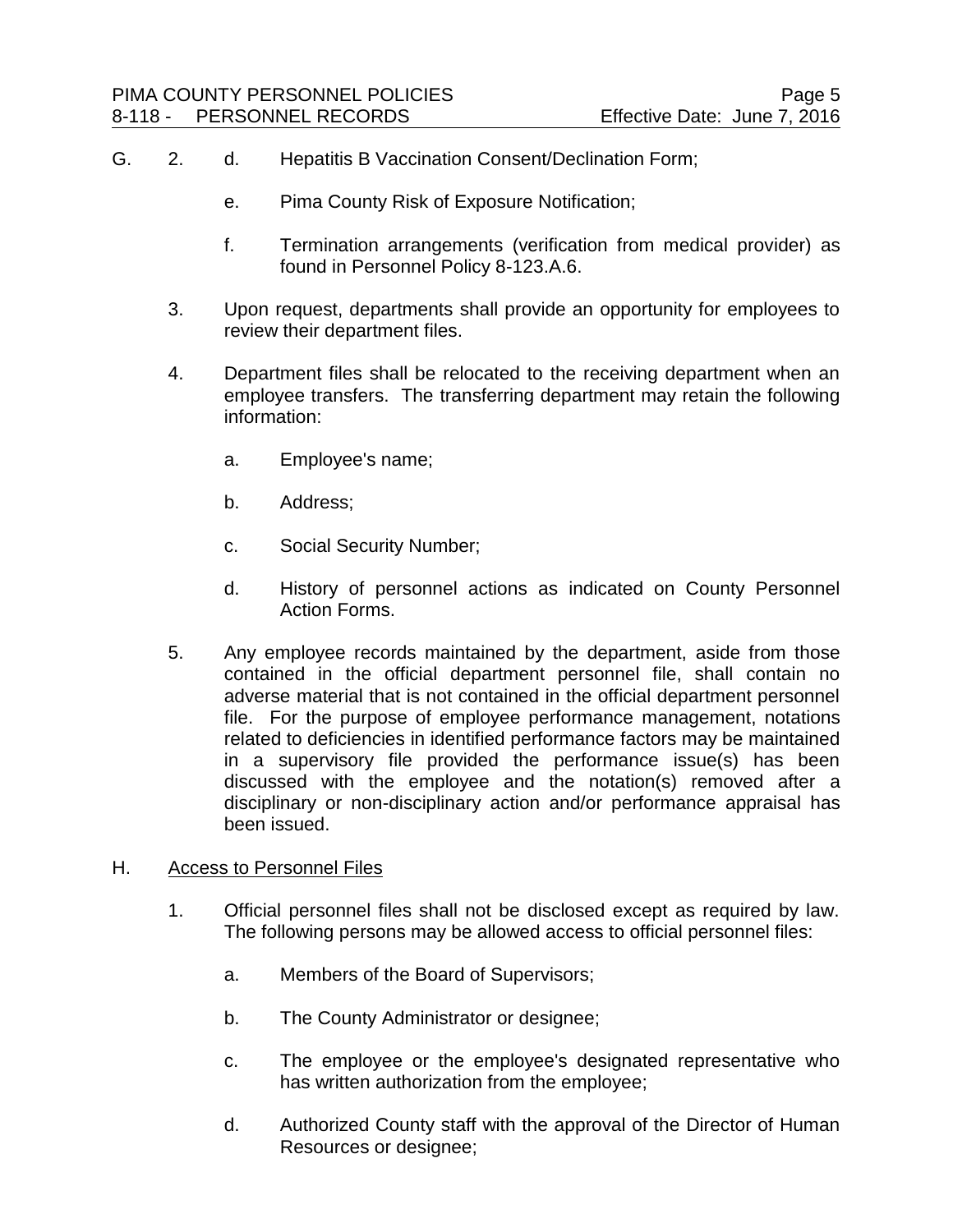- H. 1. e. Law enforcement and investigative organizations' staff in the course of their duty, when required, and only after presentation of proper identification and a release signed by the employee, or a subpoena calling for release of the records;
	- f. Internal, state and federal auditors in the course of their duty, when required, and only after presentation of proper identification and notification of the audit;
	- g. The employee's Appointing Authority or designee.
	- 2. The Director of Human Resources may provide access to persons other than those cited in this Policy upon determination that such persons in the course of their official duties have a valid need-to-know.
	- 3. Department personnel files shall not be disclosed except as required by law. The following persons may be allowed access:
		- a. The County Administrator or designee;
		- b. The employee or the employee's designated representative, who has written authorization from the employee;
		- c. The Appointing Authority and authorized departmental staff;
		- d. Law enforcement and investigative organizations' staff in the course of their duty, when required, and only after presentation of proper identification and a release signed by the employee, or a subpoena calling for release of the records.
	- 4. Appointing Authorities and/or the Director of Human Resources shall require reasonable identification of individuals requesting information to ensure that records are disclosed only to the proper persons.
	- 5. Human Resources shall respond to civil subpoenas for any personnel records as follows:
		- a. Notify the affected employee;
		- b. Determine whether to seek, through the County Attorney, a protective order restricting dissemination to only such materials as are necessary and proper; and
		- c. Comply with the subpoena as required by law.